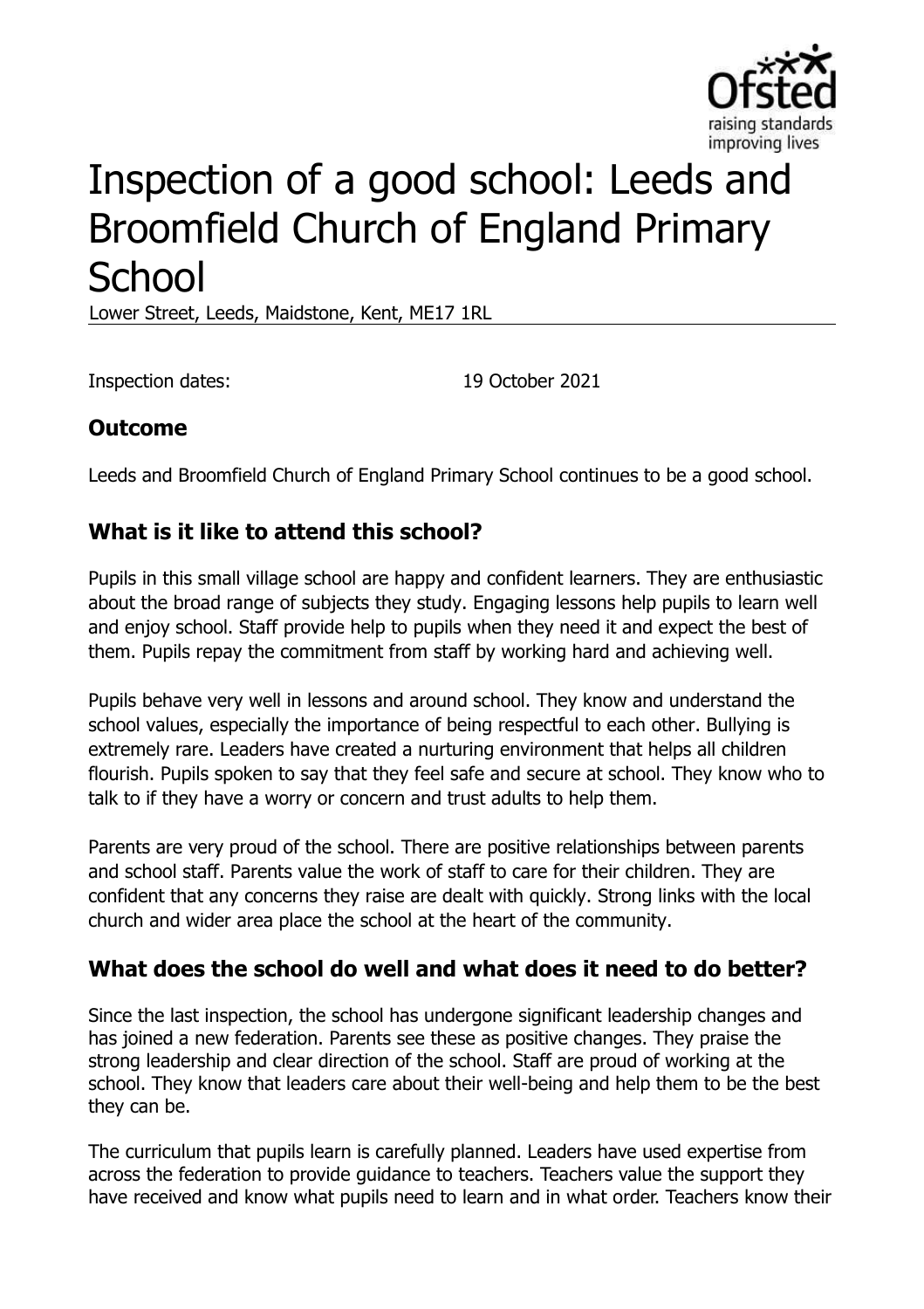

subjects well and know how to help pupils remember what they learn. For example, in history pupils were learning about the Mayan civilisation. They were encouraged to make comparisons to what they had learned before in the Egyptians topic. This helped pupils to deepen their historical understanding by building on what they already know. Pupils enjoy interesting learning experiences in many subjects. The well-planned and well-taught curriculum leads to pupils remembering what they have learned.

Reading is a high priority in the school. Phonics is taught well because teachers are well trained. Pupils read lots and teachers read lots of books to them. The majority of pupils learn to read well. Leaders identify the few pupils who struggle with reading and they receive extra help. However, this does not always happen quickly enough and some staff need extra training to ensure that the support they provide helps pupils to read more fluently.

The teaching of mathematics is a strength. In the early years, children explore mathematics in practical ways. This helps them to develop strong foundations in mathematical understanding. Teachers use assessment in mathematics well throughout the school. They regularly check what pupils have remembered and adapt planning so that key information is revisited if needed. This helps pupils to build their mathematical knowledge from the early years to Year 6.

Leaders and staff make sure that pupils with special educational needs and/or disabilities (SEND) receive the support they need. There are strong partnerships with parents of pupils with SEND, school staff and other professionals. Training helps staff to provide the right support to pupils with SEND. Staff give careful thought to the needs of pupils with SEND and how to help them learn. As a result, they learn and achieve well alongside their peers.

Leaders are passionate about nurturing pupils to be the best they can be. Pupils are encouraged to contribute to their community and have forged links with those who have been isolated during the pandemic. All pupils are encouraged to learn about themselves and have had the opportunity to take part in activities to relieve any stress or anxiety they may feel. This strong culture of nurture helps pupils to behave well and care for each other.

## **Safeguarding**

The arrangements for safeguarding are effective.

Staff are vigilant to the signs of abuse. They have had appropriate training and know how to report concerns. Leaders take effective action when concerns arise and work quickly to provide support when it is needed. Systems for recording and reporting concerns are established. However, leaders' records of concerns and actions taken are not well organised or in a clear chronological order.

The curriculum includes opportunities for pupils to learn how to stay safe and manage risks as they grow up.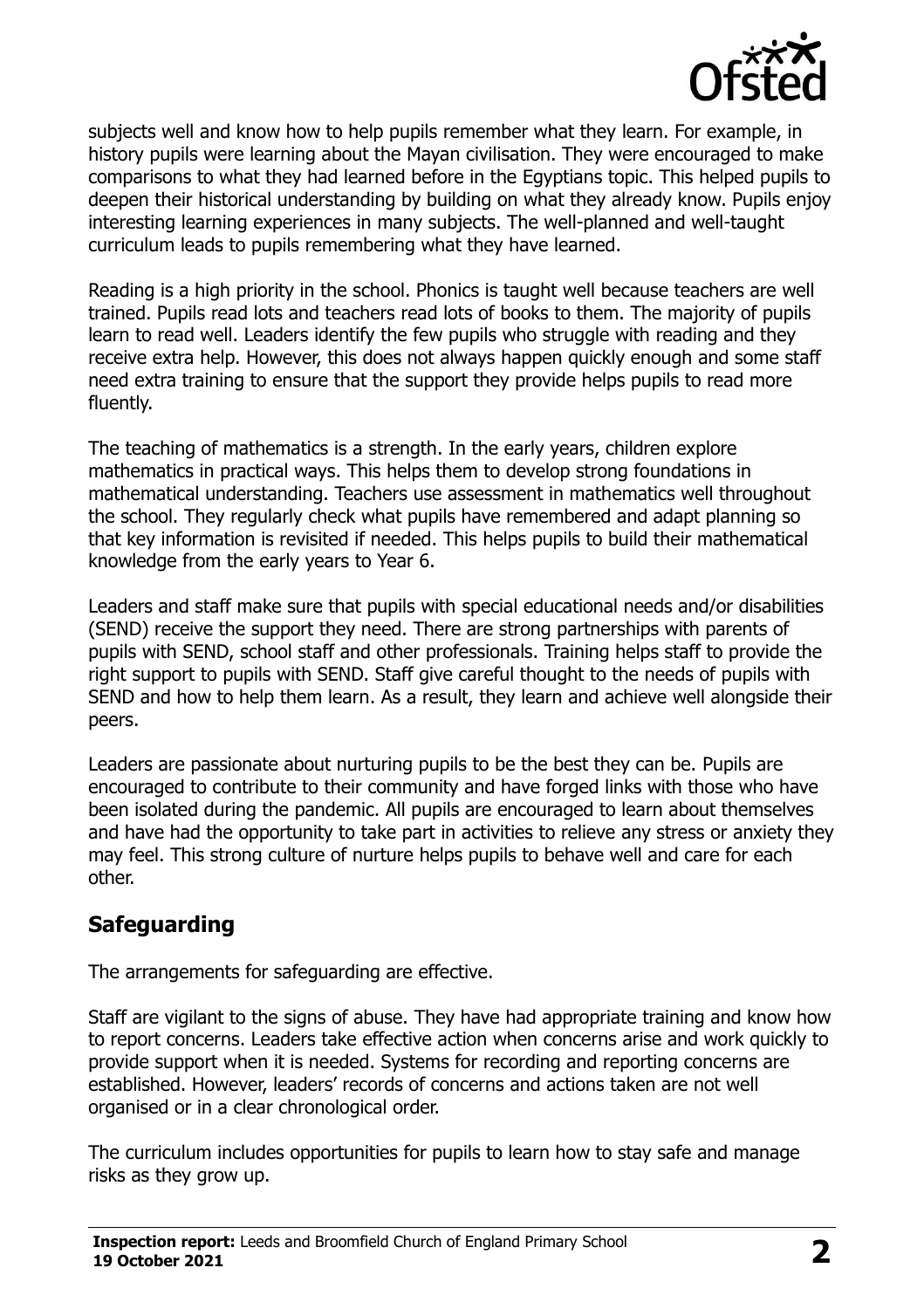

## **What does the school need to do to improve?**

## **(Information for the school and appropriate authority)**

- Leader's records relating to safeguarding are not well organised enough. This means they are not easily accessible to professionals. All aspects of record keeping relating to safeguarding should be reviewed so that information is always stored in line with policies.
- The few pupils who fall behind in reading are identified but they do not always receive as much additional support as they need. As a result, they do not always catch up quickly enough. Leaders should build on the strong reading provision that is already in place by making sure that the weakest readers receive even more support, so they can become confident and fluent readers. Leaders need to ensure that staff teaching the weakest readers are sufficiently well trained.

#### **Background**

When we have judged a school to be good, we will then normally go into the school about once every four years to confirm that the school remains good. This is called a section 8 inspection of a good or outstanding school, because it is carried out under section 8 of the Education Act 2005. We do not give graded judgements on a section 8 inspection. However, if we find evidence that a school would now receive a higher or lower grade, then the next inspection will be a section 5 inspection. Usually this is within one to two years of the date of the section 8 inspection. If we have serious concerns about safeguarding, behaviour or the quality of education, we will deem the section 8 inspection as a section 5 inspection immediately.

This is the first section 8 inspection since we judged the school to be good on 19–20 October 2016.

### **How can I feed back my views?**

You can use [Ofsted Parent View](https://parentview.ofsted.gov.uk/) to give Ofsted your opinion on your child's school, or to find out what other parents and carers think. We use information from Ofsted Parent View when deciding which schools to inspect, when to inspect them and as part of their inspection.

The Department for Education has further *guidance* on how to complain about a school.

If you are the school and you are not happy with the inspection or the report, you can [complain to Ofsted.](https://www.gov.uk/complain-ofsted-report)

## **Further information**

You can search for [published performance information](http://www.compare-school-performance.service.gov.uk/) about the school.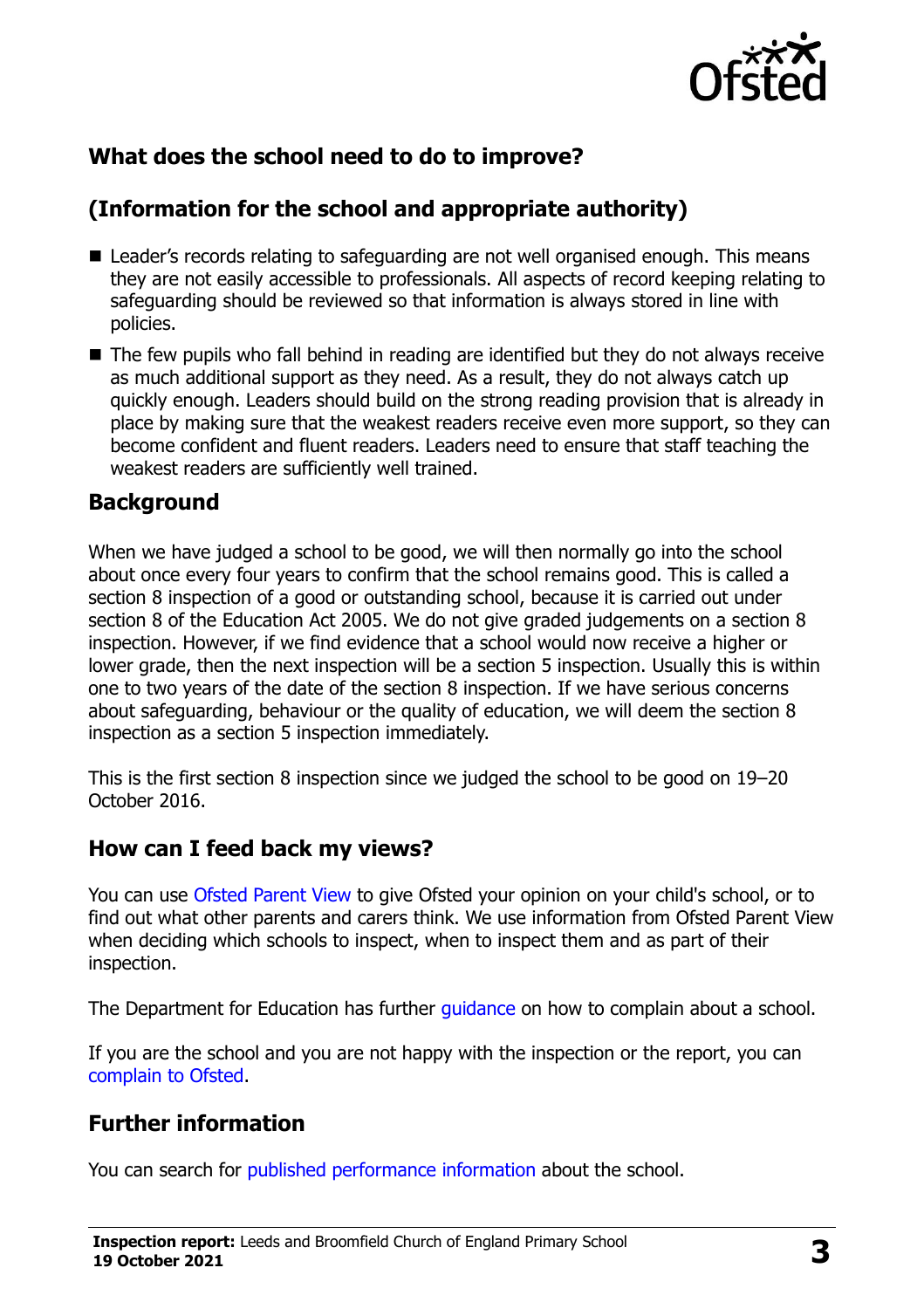

In the report, ['disadvantaged pupils'](http://www.gov.uk/guidance/pupil-premium-information-for-schools-and-alternative-provision-settings) refers to those pupils who attract government pupil premium funding: pupils claiming free school meals at any point in the last six years and pupils in care or who left care through adoption or another formal route.

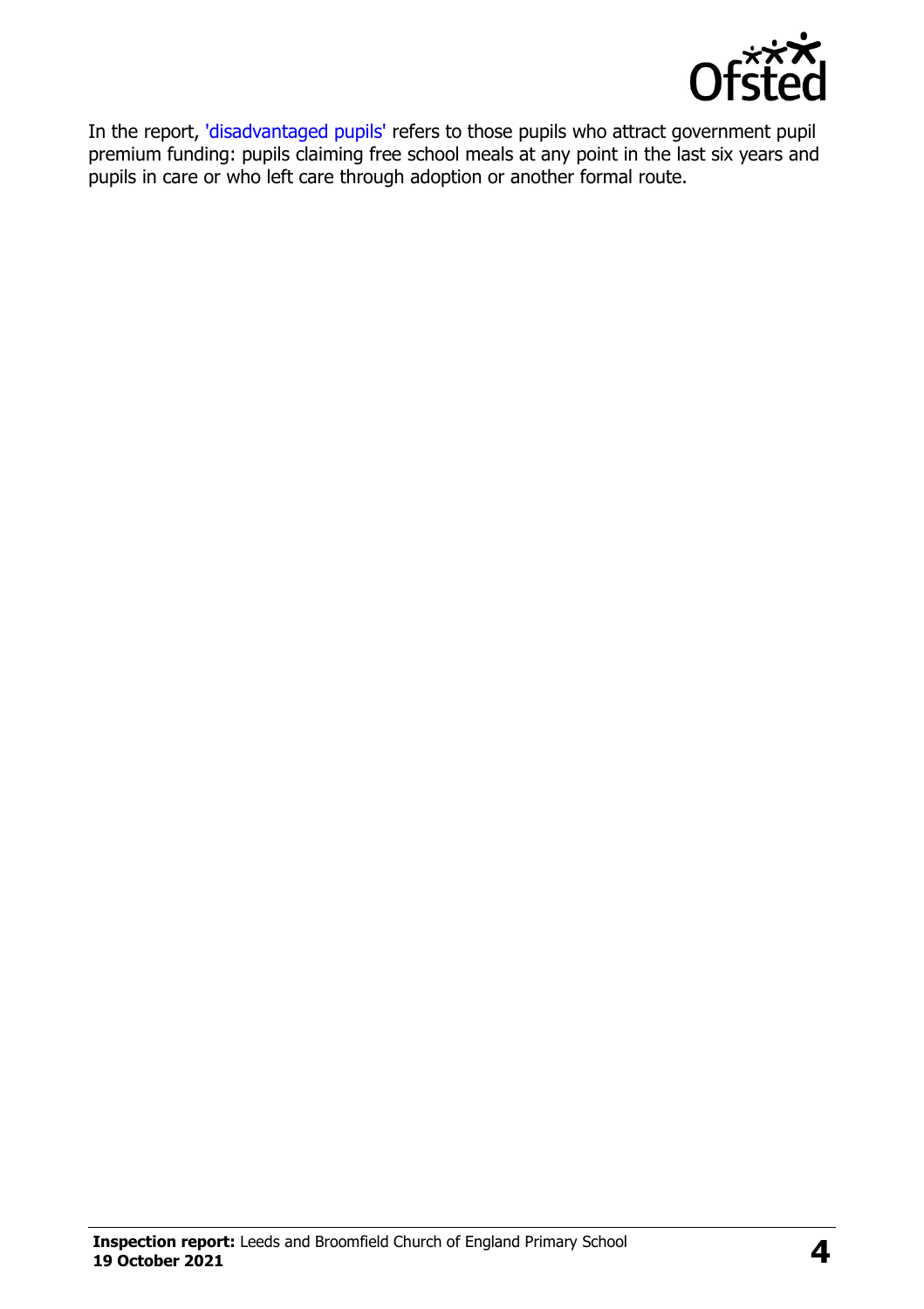

## **School details**

| Unique reference number             | 118623                                                                |
|-------------------------------------|-----------------------------------------------------------------------|
| <b>Local authority</b>              | Kent                                                                  |
| <b>Inspection number</b>            | 10200269                                                              |
| <b>Type of school</b>               | Primary                                                               |
| <b>School category</b>              | Voluntary controlled                                                  |
| Age range of pupils                 | 4 to 11                                                               |
| <b>Gender of pupils</b>             | Mixed                                                                 |
| Number of pupils on the school roll | 66                                                                    |
| <b>Appropriate authority</b>        | The governing body                                                    |
| <b>Chair of governing body</b>      | Anne Allum                                                            |
| <b>Headteacher</b>                  | Fiona Steer (Head of School) Emma<br>Hickling (Executive Headteacher) |
| Website                             | www.leedsandbroomfieldkentsch.co.uk                                   |
| Date of previous inspection         | $19 - 20$ October 2016, under section 5 of<br>the Education Act 2005  |

### **Information about this school**

- The school joined the Aspire federation in September 2019.
- Since the previous inspection the school has reduced in size from four to three classes.
- The head of school joined in January 2020 following two terms without substantive leadership in place.
- The school does not currently use any alternative provision.
- The governing body works across all four schools in the federation.
- The school is a voluntary controlled Church of England school. The last section 48 inspection was carried out in July 2015. The next inspection is due in 2021.

## **Information about this inspection**

■ This was the first routine inspection the school received since the COVID-19 pandemic began. Inspectors discussed the impact of the pandemic with school leaders and have taken that into account in their evaluation.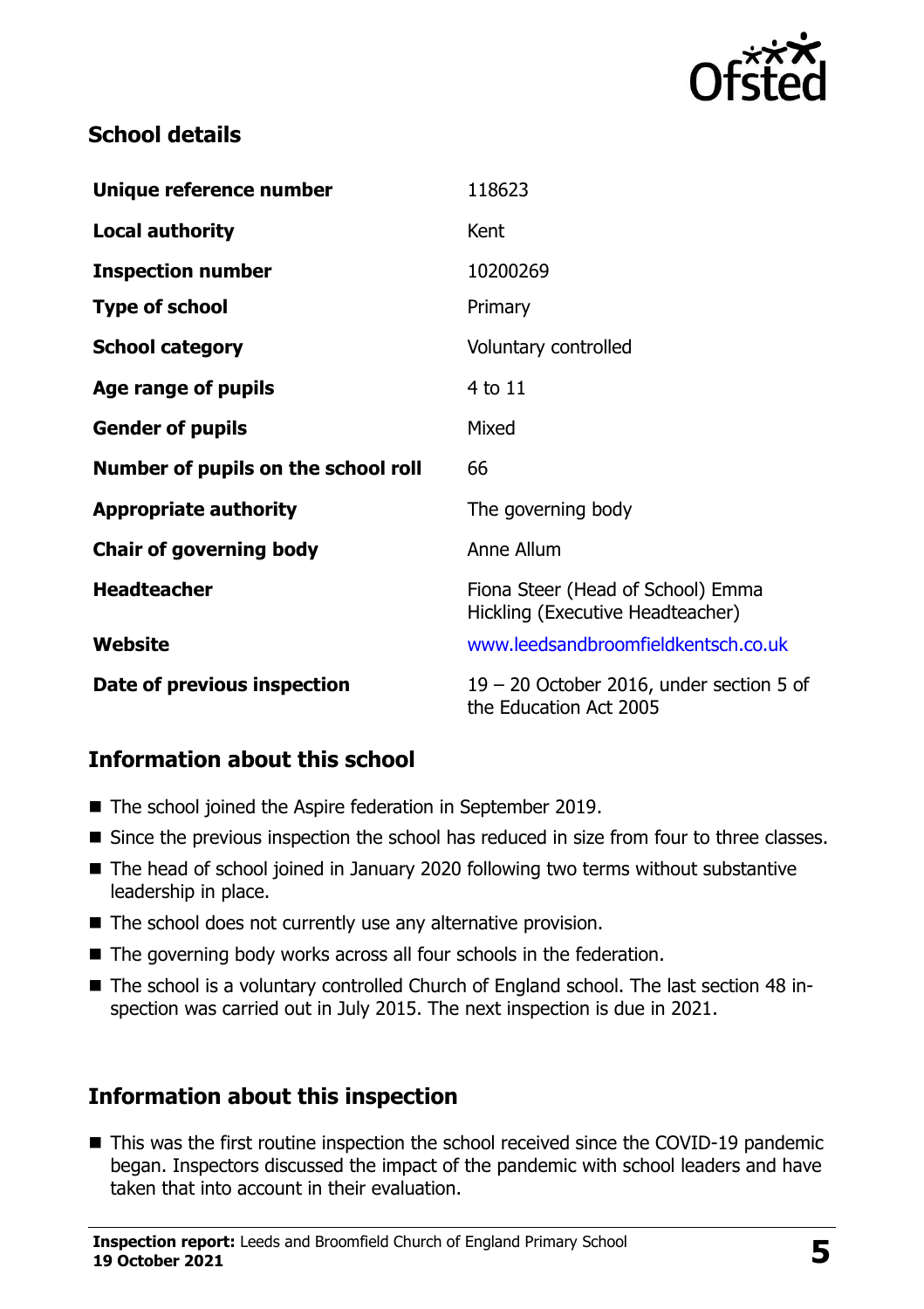

- Inspectors carried out deep dives in these subjects: reading, maths and history.
- Inspectors visited lessons, spoke with pupils and scrutinised pupils' workbooks.
- Records relating to safeguarding were scrutinised, meetings were held with the designated safeguarding lead and staff were spoken to about the work the school does to keep pupils safe.
- Meetings were held with senior leaders, leaders from across the federation, the special educational needs and disabilities coordinator and other school staff.
- The lead inspector spoke with the chair of governors on the telephone and a representative from the local authority.
- Inspectors considered 10 responses to Ofsted's online questionnaire, Parent view and 11 free-text responses. In addition to this, a number of parents were spoken to at the start of the school day.

#### **Inspection team**

James Freeston, lead inspector Ofsted Inspector

Anne Allen **Anne Allen Anne Allen Anne Allen Ofsted Inspector**